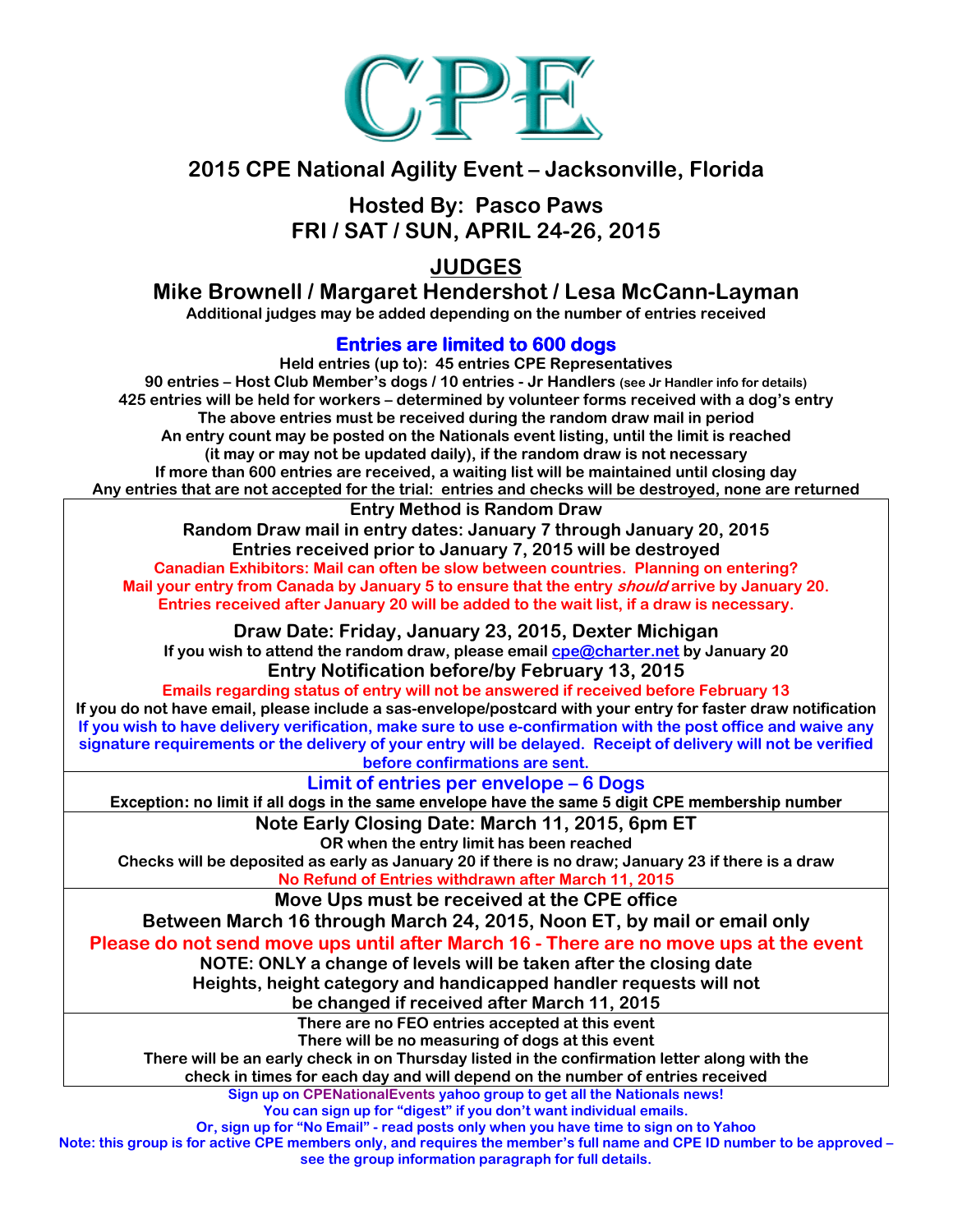Nationals entry information - Exhibitors are responsible for all information contained in the premium CPE is not responsible for mail or emails that are not received

- AN ENTRY WILL NOT BE ACCEPTED FOR THE FOLLOWING • Entries received prior to January 7, 2015 will be destroyed without notice
- Illegible or incomplete entry (please print legibly!), unsigned/altered/incorrect year on check, ineligible dogs
- If there are more than 6 dog entries in one envelope (see exception on page 1 for the same CPE membership id #)
- Fees are in other than US funds (Canadian exhibitors see the entry form for acceptable US funds payment) AN ENTRY WILL BE DELAYED OR NOT DELIVERED FOR THE FOLLOWING

Using any method other than Postal Mail. The signature waiver on the PO express (does not guarantee overnight delivery) envelope *must* be signed or the entry will be delayed. PO Box regular mail is available at 10:00am, express after 10am & 3pm.

Plan on your check being deposited as early as January 20, 2015 – there is a \$30 fee for any returned check Volunteer forms with an entry: all entries received within one envelope would need to have a volunteer form included for each CPE ID number/or handler (if someone is handling another person's dog) to be considered a volunteer envelope. See page 1 for move up dates - NO move ups will be accepted except between these dates: There are no move ups at the Nationals due to trophy awards. Move ups must be made by mail (include a sas-postcard) OR by email - cpe@charter.net. All move up emails will be responded to with a received reply – make sure you get a reply – most are done within 3-5 days, unless it is a trial weekend. Note: emails without a subject line are not delivered to CPE.

Wait List

- $\triangleright$  If a draw is necessary, two wait lists will be maintained: one for non-volunteer entries, one for volunteer entries. They will remain in the order drawn and will be processed per pulled entries, depending on whether the pulled entry was a volunteer or non-volunteer entry. The wait list closes on the closing date.
- $\triangleright$  Checks will not be cashed until/unless your entry is processed. Any entries that do not get processed by the closing date: checks will be shredded, Money Orders/Bank Checks will be returned, being mailed within 2 weeks of the closing date. Check your Nationals confirmations carefully - Changes/corrections will NOT be made at the event regardless of who made the error

CPE is not responsible for lost mail or emails that were not delivered. All emails received will be replied to. Make sure all entry info and move ups are correct. \*\*\*Contact CPE if you do not receive a confirmation\*\*\* Two are sent: after the random draw is done; another one before the closing date. A move up confirmation is sent for each move up when processed.

### DOGS ELIGIBLE TO ENTER

Entries will be accepted to be included in the random draw, for dogs that have completed eligibility per rules below Note: make sure your dog is not missing ANY lower level legs that are required for entry or your dog will not be eligible to send an entry for the random draw. This can include a C-ATCH/C-ATE dog that is missing a lower level leg. CPE is NOT responsible for dogs that were moved up in error, regardless of upper level titles earned.

See your online member records to verify your progress.

- $\triangleright$  To send an entry a dog must have earned at least 30 legs in the height category that they will be entered in for Nationals between January 1, 2014 and December 31, 2014 and meet the level eligibility criteria below.
- The 30 legs can be earned at any level within that height category, as long as the dog meets level eligibility criteria listed below.
- Fransferred legs do not count towards the 30 legs for eligibility; the 30 legs must be actually earned in the height category that they will be entered in for Nationals.
- $\triangleright$  Entered dogs cannot change height categories if they do not have the required 30 legs in the height category that they will be entered in for Nationals.
- ▶ Legs within different height categories cannot be combined for requirements. For Nationals eligibility and entry, regular and veterans are separate height categories (legs still count for the same CPE titles).

Level eligibility criteria

If a dog has transferred to a different height category per transfer rules for levels 4, 5, C – that dog may be eligible per the original height category with the rules below, however, the dog still must meet the 30 required legs in their height category noted above. Legs within different height categories cannot be combined for requirements.

- If your dog began CPE in level 1 they must have completed all titles in levels 1, 2 and 3, and have the 30 legs in levels 1, 2, 3 or higher, per the requirements and dates listed above to enter.
- $\triangleright$  If your dog began CPE in level 2 they must have completed all titles in levels 2 and 3, and have the 30 legs in level 2, 3 or higher, per the requirements and dates listed above to enter.
- If your dog began CPE in level 3 they must have completed all titles in level 3, and have the 30 legs in level 3 or higher, per the requirements and dates listed above to enter.
- **↑** Enthusiast requirements exception: can skip up to ONE class per level (must be the same class for each level), however, the dog must meet the 30 required legs earned in enthusiast per the above dates – this may mean a category title may not be completed
- Specialist requirements exception: can skip up to TWO classes per level (must be the same class(es) for each level), however, the dog must meet the 30 required legs earned in specialist per the above dates – this may mean one/two category title(s) may not be completed
- If you are transferring legs to change height categories, make sure you are entering all trials correctly per your transfer. CPE is not responsible for entry and/or move up errors on transferring leg dogs. If an error is made, this may void your dog's Nationals eligibility. If you have transfer questions, email CPE - before sending your transfer form. Transferred legs cannot count towards the required 30 legs.
- $\geq$  Each dog must be entered in the level it is currently at in that respective height category and class. Note: regular rules apply - current Level C dogs may enter Level 5 for multiple C-ATCH or the Class Champion titles
- A dog cannot be entered in a higher level if it has not finished the previous level requirements for that individual class. A dog does not need to move up to the next level when the current level requirements have been met for that class.
- Levels 4, 5, and "C" will be offered at this trial. All classes must be entered at this event dogs do not have to run all nine classes. One standard and two games will run each day.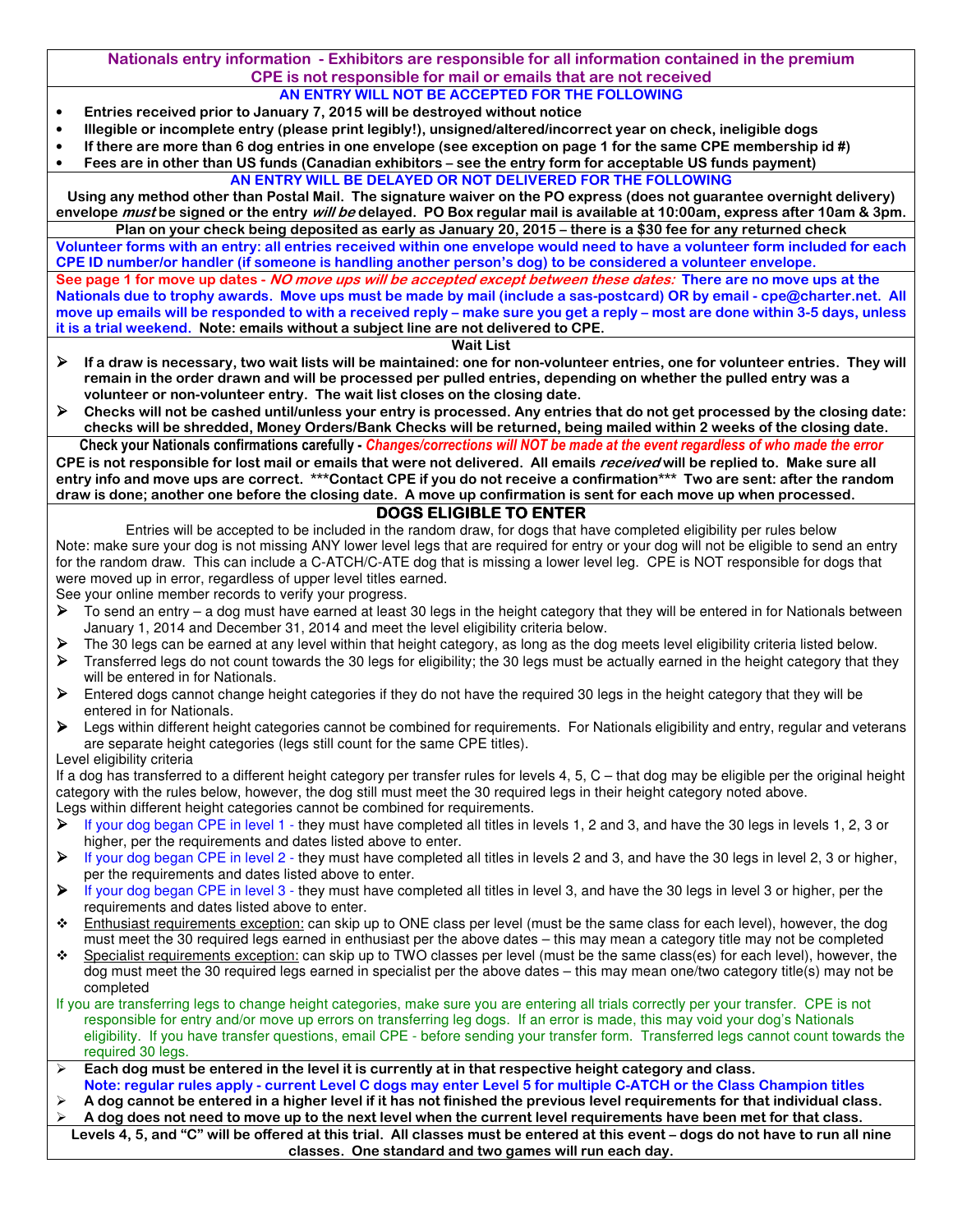TRIAL CHAIRPERSON & Local info contact: Kelli Hayes kelli@pascopaws.com TRIAL SECRETARY:

#### CPE PO Box 805 South Lyon MI 48178 cpe@charter.net

CPE website: www.k9cpe.com

COMMITTEE MEMBERS: CPE Representatives and Members of Pasco Paws Help keep the hotels for future trials! Please clean up and NO dogs are to be left in the room by themselves at any time! Please bring sheets to cover sofas/chairs and bedspreads. See the host club website for more Information: http://pascopaws.com/2015\_cpe\_nationals Hotels, indoor crating space, camping, photographers, vendor list, other onsite events and banquet forms Veterinarian and Hospital info will be included in future Nationals notifications and/or be available at the site Show site information – All Exhibitors are responsible for this information Up to 3 rings indoors on dirt, up to 4 rings outdoors on grass Snow fencing will separate rings / Ring gates are not closed at Nationals Dogs MUST be on leash with the leash in the handler's hand (or picked up) at all times during the show each day from Thursday set-up through Sunday trophy presentation and tear down, when not in their crates/expens/vehicle. ONLY exceptions: when dogs are in the warm up areas, running in the rings, or in your immediate camping area if camping, after the show each day – and must be under direct handler supervision. Dogs must be on leash with it in the handler's hand (or dog picked up) before leaving the ring out-gate chutes. The Fairground buildings are smoke free - No smoking is allowed in any building on the grounds. All exhibitors are expected to pick up after themselves and their dogs and deposit it in the provided trash barrels or you will be excused from the event, if so, no refund will result. There will be a \$1 per day parking fee. A three day parking pass can be obtained at

early check in on Thursday or upon arrival at the facility on Friday

#### TROPHIES AND AWARDS

Standard Trophies: will be awarded for the High in Standard Classes & High Reserve in Standard classes in each height category and jump height within each level.

Games Trophies: will be awarded for each height category in each jump height in the 6 Games combined during the event. Up to 6 trophies per height category in each jump height will be awarded depending on the number of entries in that height category and jump height.

Rosettes will be awarded for 1st through 4th place in each height category (Regular and Veterans placements are combined per CPE placement rules), jump height & level in each class.

Qualifying rosettes will be awarded to each dog earning a Qualifying score in any class

Each dog that earns a perfect 200 score (all 9 classes earned a qualifying run with zero faults), will receive a plaque direct shipped by CPE after the event

Other awards – will receive a rosette, plaque and donated prizes:

High in Trial Regular High in Trial Veteran High in Trial Enthusiast High in Trial Specialist High in Trial Jr Handler

Sponsored High In Trial Trophies – CPE has no connection to these awards – the sponsor will determine the recipient and present their sponsored award at the awards ceremony Sunday evening.

- $\triangleright$  Any CPE club/member wishing to sponsor an award contact CPE between March 16 24, 2015. The award wording must be approved prior to the sponsorship being accepted. Limited to one award per CPE member or CPE host club. Will be listed in the exhibitor catalog so exhibitors know what sponsored awards are offered.
- The club/member is responsible for supplying the award, and must be present to give the award to the recipient at the awards ceremony on Sunday evening.
- $\triangleright$  The award cannot be a wooden wall plaque. Most awards are usually no more than \$50 in value. The award cannot exceed \$100 total in value (cash awards are not allowed, gift certificates are).
- $\triangleright$  The award cannot have "CPE", "Nationals" or "National Event" on the award. The award can have the dates of the event, city and state. The award can have High In Trial on it.
- The award cannot duplicate a trophy awarded by CPE.
- Individuals cannot win their own sponsored award if eligible the award would go to the next eligible dog.
- There must be at least 5 dogs entered for each respective sponsored trophy to be accepted and awarded.
- $\triangleright$  Awards can only be High In Trial, and must be able to be determined by a team's cumulative score, not by an individual class, score, vote or personal determination.
- $\triangleright$  All sponsored awards must have a sign up sheet at the event (this is the responsibility of the sponsor contact CPE for the sign up sheet format) and the sponsor must determine the award recipient. Handlers are responsible for recording the scores on any award their dog is signed up for. If scores are blank, that/those class(es) will not be counted regardless of the dog's score.

Team or State Shirts

The shirt cannot have "CPE", "Nationals" or "National Event" / The shirt can have the dates of the event, city and state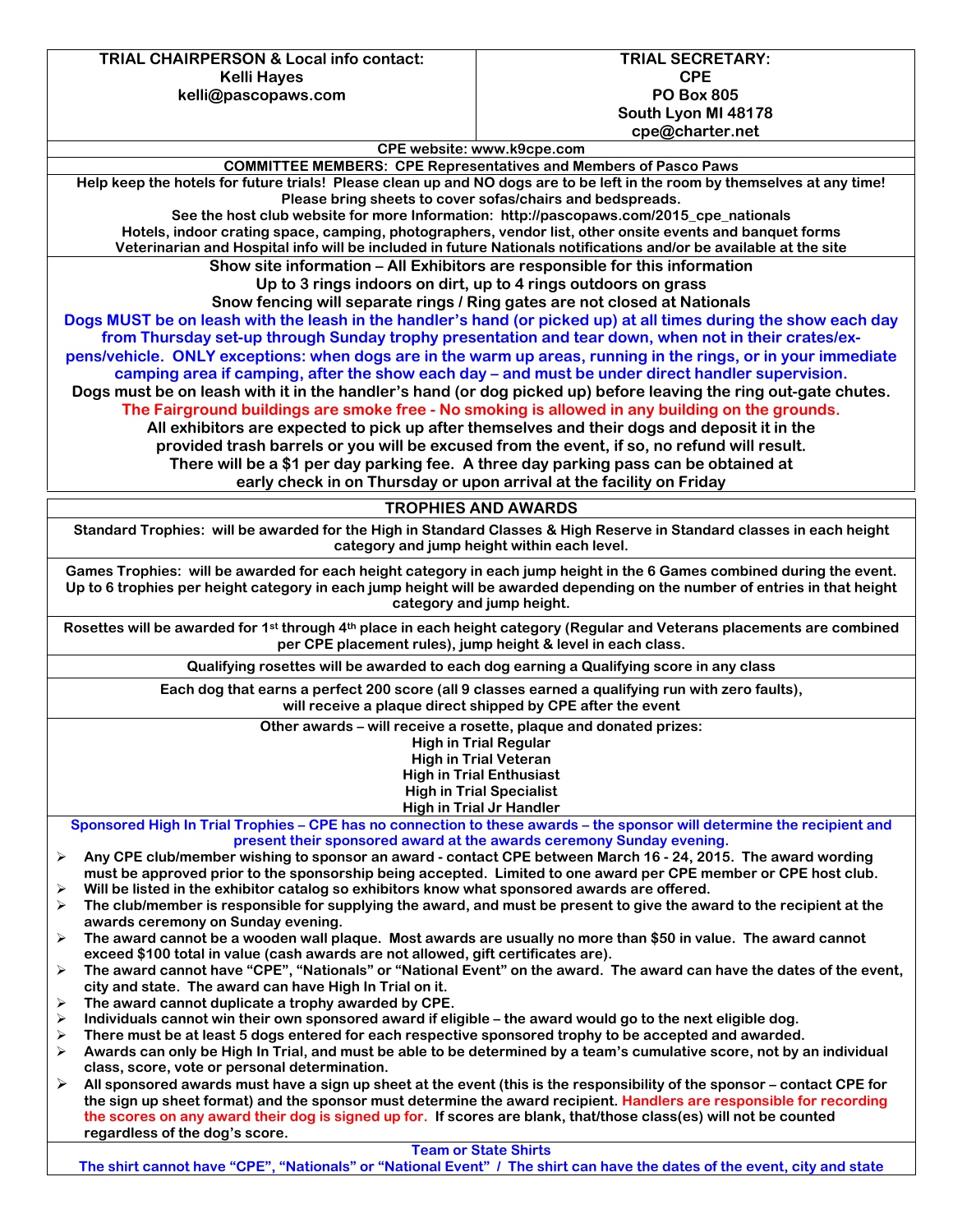### Other show information – ALL exhibitors are responsible for the information listed below

THIS EVENT WILL BE JUDGED UNDER THE CPE RULES AND REGULATIONS IN EFFECT AT THE TIME OF THE TRIAL The safety of the dogs is our primary concern. By entering this trial, exhibitors acknowledge that they are familiar with the rules and regulations of this sport, and that their dogs are familiar with and able to perform all obstacles safely. Obstacles shall meet the specifications for obstacles under the current rules of CPE.

Any trained, healthy dog 15 months or older may compete in a CPE agility trial. All purebred and mixed-breeds are equally eligible for entry. Bitches in season or any dogs who are blind, lame or aggressive towards people or animals are not eligible to compete.

It is expressly understood that exhibitors alone are responsible for the behavior of their dog(s) and / or children. Any exhibitor whose dog(s) and / or children create unnecessary disturbances or repeatedly engage in unsafe or disruptive behavior may, at the discretion of the show committee, be asked to leave the show site with no refund of fees. Refunds

- $\triangleright$  There will be a \$25 administration fee per each dog's entry for refunds requested prior to the closing date.
- $\triangleright$  Once a request has been received to pull a dog from Nationals, it cannot be reversed regardless of the date or reason.
- $\triangleright$  Refund checks will be sent by April 1, 2015, for refunds received by the closing date, by late May for all other refunds.  $\triangleright$  No refund for bitches in season after the closing date.
- $\triangleright$  Dogs that are iniured after the closing date will be eligible for a refund of 50% of the entry fees upon receipt of a vet's letter on their office letterhead. Such a letter is due no later than April 15, 2015 at the CPE offices, or by hand, no later than 5pm at the show site on April 23, 2015. Letters received during or after the trial, will not be accepted and will not result in a refund. Letters will be verified with your veterinarian's office.
- $\triangleright$  In the unfortunate circumstance of the death of a beloved dog who is entered in the trial: a full refund of that dog's entry fee will be issued, even if after the closing date. Notification by email by April 15, 2015 or at the site by April 23, 2015.
- $\triangleright$  Entry fees will not be refunded in the event that a dog or handler is absent, disqualified, excused, or barred from competition by action of CPE, the show committee, or a judge.
- > No entry fee will be refunded if the trial cannot open or be completed by reason of riots, civil disturbances, fire, an act of God, public emergency, act of a public enemy or any other cause beyond the control of the organizing committee.

Returned check fee - \$30. All entries received for the member are on hold until restitution is made by a US funds Money Order. Restitution must be received within 7 days of notification from CPE or all entries are cancelled for that member. If the entries are cancelled, the returned check fee of \$30 will still be outstanding – if not paid within the 7 days, the CPE membership will be inactivated until the fee is paid by money order.

Dogs MUST be on leash with the leash in the handler's hand (or picked up) at all times during the show each day from Thursday set-up through Sunday trophy presentation and tear down, when not in their crates/ex-pens/vehicle. The ONLY exceptions: when dogs are in the warm up areas, running in the rings, or in your immediate camping area if camping, only after the show each day – and must be under direct handler supervision.

There will be 9 sections that dogs are assigned to for Nationals. There will be 3 sections running at a time. There will be 2 sections in between each of your dog's runs each day. All dogs with the same 5 digit CPE id number will be included in the same section for running in the trial. Due to the number of dogs entered, requests to be in the same section with different CPE membership id numbers cannot be accommodated, nor a particular order/placement for each day.

Handlers in all classes are permitted to walk the course, without a dog, prior to the start of their section for each class. A warm-up area consisting of a regulation jump shall be provided for all entered dogs.

Jr Handler Info: Jr Handler's must be under 18 years old the day of the trial to enter Nationals. Due to the Jr Handler High In Trial Award – 10 entries for Jr Handlers will be guaranteed if a random draw is necessary, and more than 10 Jr Handler entries are received. To be eligible for the draw, the Jr's entry must be separate from other entries, and only to be handled by the Jr for all runs. If a Jr's entry is received with other entries, it will be placed in the regular draw.

 A Jr Handler does not need to run a dog in all classes, however only the classes the Jr Handler runs the dog in will be counted towards the Jr Handler High In Trial. All classes the dog runs in will be counted towards the other trophies, regardless of the handler. A Jr Handler can run more than one dog at Nationals, scores are not combined – each dog's scores are tabulated separately for trophies and the Jr Handler HIT award.

Exhibitors/handlers who are under 18 years old must be accompanied at the event by their parent or legal guardian, regardless if they are signed up as a Jr Handler or not.

Nothing may be on the dog when running (exception – see rulebook for dogs with long face hair).

Collars are not allowed when a dog is running the course. No attachments of any kind are allowed to be on the leash. A regular collar/leash, quick off/on harness/leash, slip lead, martingale slip lead - are allowed to take the dog in/out of the ring. Flexi's are not allowed in the ring areas and cannot be used to take a dog in/out of the ring.

Pinch collars are allowed on the site (if properly used), however, cannot be used to take the dog in/out of the ring. Dogs must be on leash with it in the handler's hand (or dog picked up) before leaving the ring out-gate chutes.

A dog will not be penalized if they pick up their leash when their run is completed.

A dog will be assigned an NT (No Time) if the dog picks up the leash before the run has been completed.

A dog will be assigned an NT (No Time) if the dog enters the gate chute before the run has been completed, or leaves the

ring out-gate chute without being on leash with it in the handler's hand (or dog picked up before leaving the gate chute).

Food, toys and training devices are not allowed on the course or within 10' of the ring.

Tugging with a dog within 10' of the ring or in close proximity of people or other dogs is not allowed.

Dogs that cannot be ringside: dogs not in that ring's section to run, non-entered dogs, spectator dogs.

No puppies under 8 weeks old are allowed at a CPE trial. Selling of puppies at the show site is not allowed.

| Equipment for this event is supplied by MAX 200 and will be for sale, for ordering or reserving equipment: www.max200.com |                                   |              |                    |                      |  |  |  |  |
|---------------------------------------------------------------------------------------------------------------------------|-----------------------------------|--------------|--------------------|----------------------|--|--|--|--|
| Slats - Aframe 9' & Dog Walk 12'; Teeter slatless                                                                         | Jumps: bar, double, triple, panel | Open tunnels | Weaves 24" spacing | Tire - MAX200 design |  |  |  |  |
| Pause Table – all have Rubber granule skins                                                                               |                                   |              |                    | safety tire          |  |  |  |  |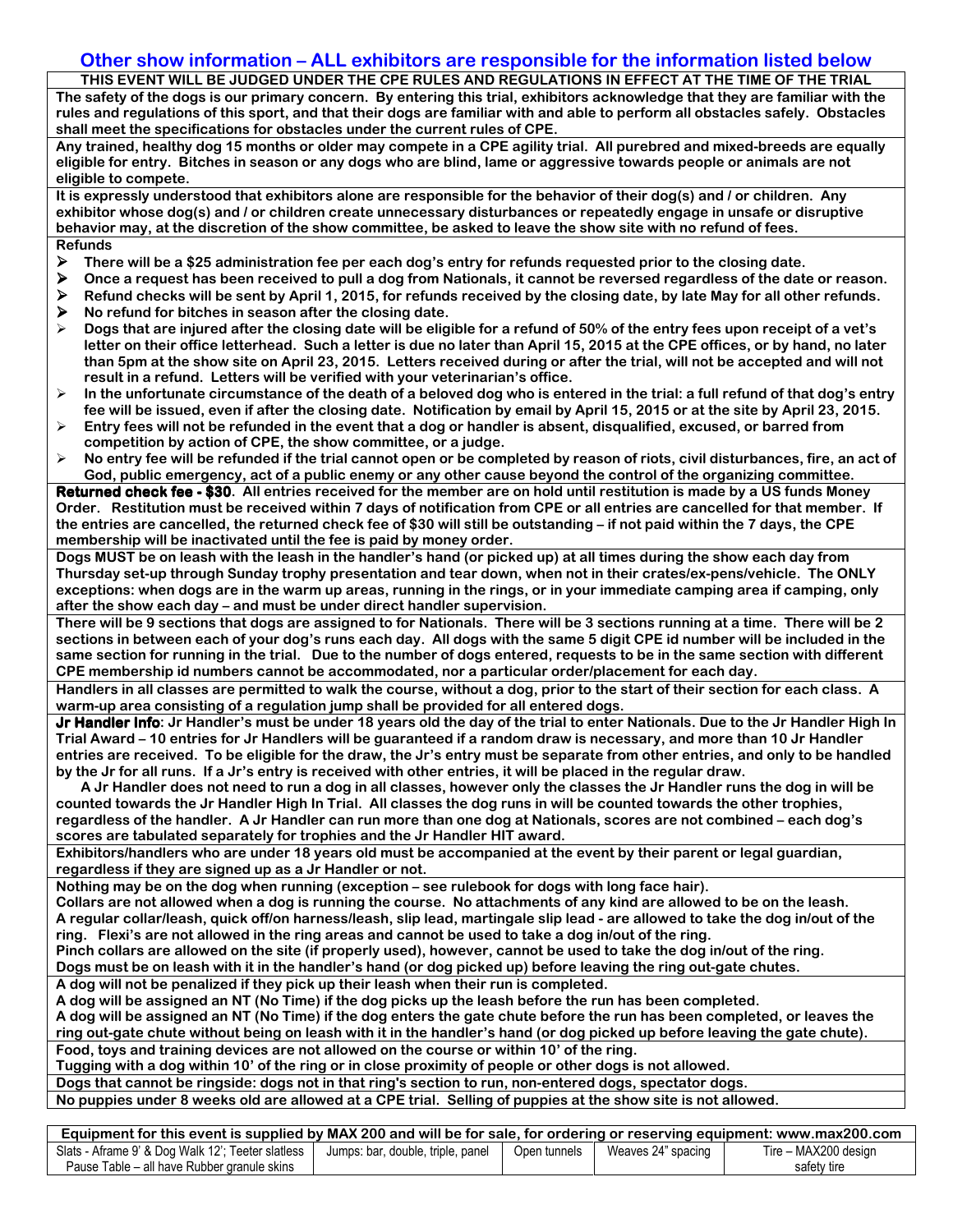# WORKERS - We'd love your help!  $\odot$ PLEASE SEND THIS VOLUNTEER FORM WITH YOUR ENTRY

Sharing your time will ensure a well run trial! We can use everyone's help—even for a short period. No one will miss a run – the way Nationals is run, there are NO conflicts for working! Volunteers will usually be assigned for working 2-3 times each day

If you aren't sure how to do a job—we'll be happy to train you.

Please report to your ring during the walk through or when called on the PA system. Do you know someone else who may want to be a dedicated worker for the Nationals? Or do you have someone who is coming along with you that could be a dedicated worker? If so, please ask them to fill out a form to send with your entry.

Circle preferred positions for which you would like to volunteer - we will try to assign your favorite jobs! Cross out a job if you definitely don't want to do it.

All are easy to learn – we will be happy to teach you a new job!

If you circle a job you've never done before please let us know so someone is assigned to teach you. Note: course builders are already assigned - please do not indicate a course building preference. Thanks!

Please print clearly – dog's height and levels are not needed for CPE Nationals volunteer forms

## #1 Name:

Phone #:

Email:

| Timer               | <b>Scribe</b>                        | <b>Scribe Helper</b> | <b>Scribe Runner</b> |  |  |
|---------------------|--------------------------------------|----------------------|----------------------|--|--|
| <b>Gate Steward</b> | <b>Gate Steward</b><br><b>Helper</b> | <b>Bar Setter</b>    | <b>Leash Runner</b>  |  |  |

| $\#2$ Name:         |  |
|---------------------|--|
| $\vert$ Phone #:    |  |
| <sup>l</sup> Email: |  |

| Timer               | <b>Scribe</b>                        | <b>Scribe Helper</b> | <b>Scribe Runner</b> |  |  |
|---------------------|--------------------------------------|----------------------|----------------------|--|--|
| <b>Gate Steward</b> | <b>Gate Steward</b><br><b>Helper</b> | <b>Bar Setter</b>    | <b>Leash Runner</b>  |  |  |

Please! Let us know if you can help at set up or early check in on Thursday, April 23, or tear down on Sunday, April 26 – Thanks!

Questions about working at this trial (except scorekeepers, see below) – contact: Lisa Viljoen lfviljoen@hotmail.com

Please! Do not contact the worker coordinator until after April 1 to allow the volunteer forms to reach her after the closing date and has had time to work on assignments.

I am an experienced CPE scorekeeper (must have at least 2-3 years experience, proficient at scoring, the CPE Show Program and proofing). Scorekeeper questions? Contact cpe@charter.net after April 1. Please also fill in the rest of the form above – we usually get more scorekeepers volunteering than slots. Thanks!!!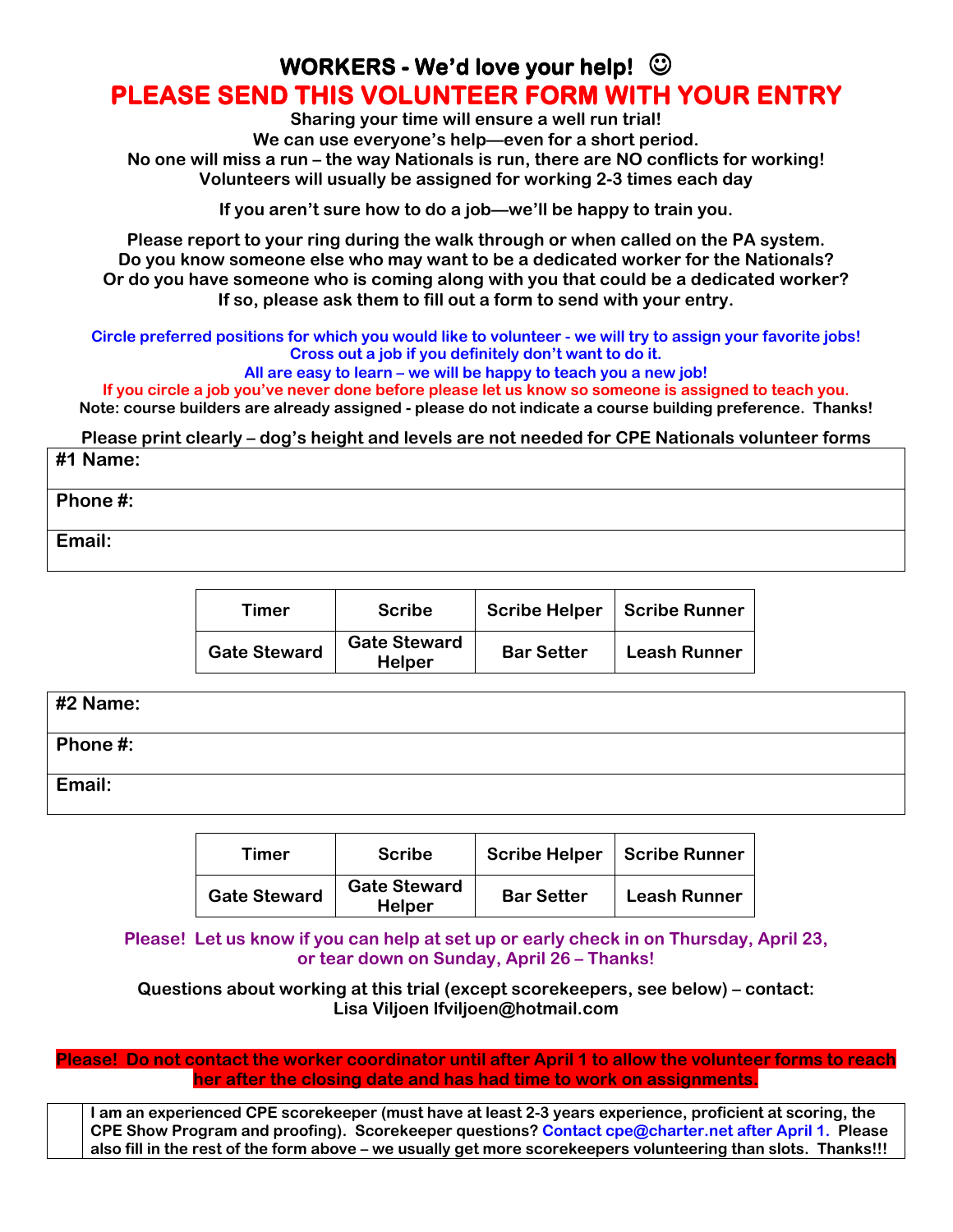### Beauty Of The Beasts will again do the CPE Nationals T-Shirts! A wonderful Florida themed design in the works!

An order form will be posted shortly and the link will be on the events page and sent in confirmation emails. Anyone can order a shirt, it is not limited to Nationals exhibitors.

Shirts are ordered through Beauty Of The Beasts, and can be picked up from their booth at Nationals or arrangements can be made with them to have them shipped to your home.

When the information is posted, contact Beauty Of The Beasts about items other than T-shirts.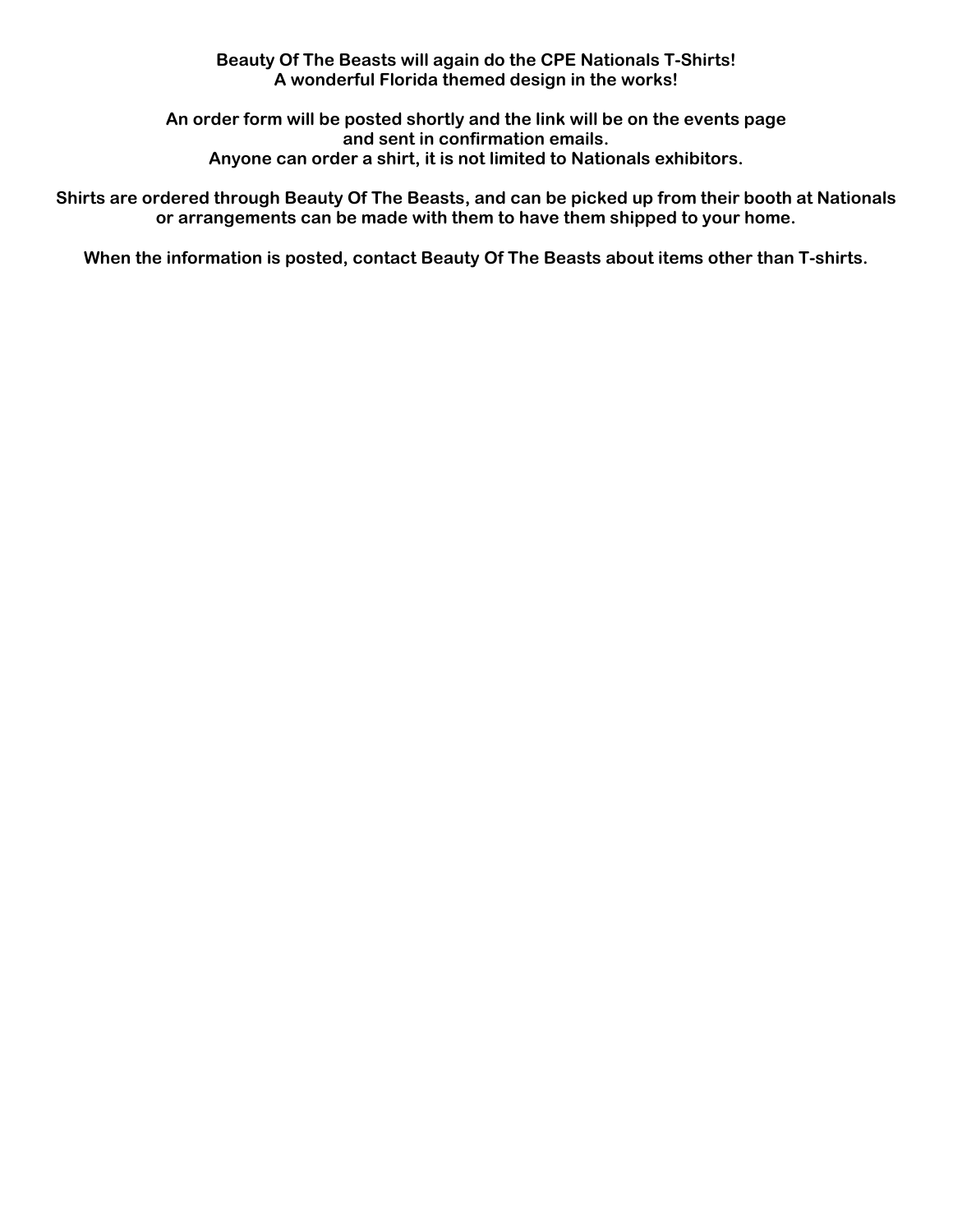## Do not staple/tape forms or checks! Do not include a copy of your P-card! page 1 of 2, both pages must be sent for an acceptable entry PLEASE \*\*\*PRINT\*\*\* CLEARLY – illegible entry forms will not be accepted

| <b>Trial Dates: April 24 - 26, 2015</b><br>Final closing date: March 11, 2015                                                                                                                                                                                                                                                               |                                                                                                                                                                      |                                                                                                                                                                                                                                                                                                                                                                                                    |  |  |  |  |  |  |
|---------------------------------------------------------------------------------------------------------------------------------------------------------------------------------------------------------------------------------------------------------------------------------------------------------------------------------------------|----------------------------------------------------------------------------------------------------------------------------------------------------------------------|----------------------------------------------------------------------------------------------------------------------------------------------------------------------------------------------------------------------------------------------------------------------------------------------------------------------------------------------------------------------------------------------------|--|--|--|--|--|--|
| Random Draw mail dates: January 7 - 20, 2015 - See page one of the premium for full draw details                                                                                                                                                                                                                                            |                                                                                                                                                                      |                                                                                                                                                                                                                                                                                                                                                                                                    |  |  |  |  |  |  |
| Make entry fees payable in US funds to: CPE<br><b>Mail Entries to:</b>                                                                                                                                                                                                                                                                      |                                                                                                                                                                      |                                                                                                                                                                                                                                                                                                                                                                                                    |  |  |  |  |  |  |
|                                                                                                                                                                                                                                                                                                                                             | <b>CPE-2015 FL</b>                                                                                                                                                   |                                                                                                                                                                                                                                                                                                                                                                                                    |  |  |  |  |  |  |
| <b>PO Box 805</b>                                                                                                                                                                                                                                                                                                                           |                                                                                                                                                                      |                                                                                                                                                                                                                                                                                                                                                                                                    |  |  |  |  |  |  |
|                                                                                                                                                                                                                                                                                                                                             | South Lyon MI 48178                                                                                                                                                  |                                                                                                                                                                                                                                                                                                                                                                                                    |  |  |  |  |  |  |
|                                                                                                                                                                                                                                                                                                                                             | Only ONE CPE membership ID number per two-page entry form - PLEASE *** PRINT*** CLEARLY                                                                              |                                                                                                                                                                                                                                                                                                                                                                                                    |  |  |  |  |  |  |
| Owner's 5 digit CPE ID number:                                                                                                                                                                                                                                                                                                              |                                                                                                                                                                      |                                                                                                                                                                                                                                                                                                                                                                                                    |  |  |  |  |  |  |
| Owner's name(s) per CPE membership                                                                                                                                                                                                                                                                                                          |                                                                                                                                                                      |                                                                                                                                                                                                                                                                                                                                                                                                    |  |  |  |  |  |  |
| <b>Address</b>                                                                                                                                                                                                                                                                                                                              |                                                                                                                                                                      |                                                                                                                                                                                                                                                                                                                                                                                                    |  |  |  |  |  |  |
| City / State / Zip                                                                                                                                                                                                                                                                                                                          |                                                                                                                                                                      |                                                                                                                                                                                                                                                                                                                                                                                                    |  |  |  |  |  |  |
| Phone                                                                                                                                                                                                                                                                                                                                       | Email                                                                                                                                                                |                                                                                                                                                                                                                                                                                                                                                                                                    |  |  |  |  |  |  |
|                                                                                                                                                                                                                                                                                                                                             |                                                                                                                                                                      |                                                                                                                                                                                                                                                                                                                                                                                                    |  |  |  |  |  |  |
|                                                                                                                                                                                                                                                                                                                                             |                                                                                                                                                                      | Entry fee (9 classes) enclosed in US Funds ONLY - DO NOT staple/tape forms or checks to forms. Per each                                                                                                                                                                                                                                                                                            |  |  |  |  |  |  |
| CPE membership ID number: First dog - \$170, each additional dog \$166                                                                                                                                                                                                                                                                      |                                                                                                                                                                      |                                                                                                                                                                                                                                                                                                                                                                                                    |  |  |  |  |  |  |
|                                                                                                                                                                                                                                                                                                                                             |                                                                                                                                                                      | Canadian exhibitors – entries must be in US funds: either a US Funds account check (see next sentence), Bank                                                                                                                                                                                                                                                                                       |  |  |  |  |  |  |
|                                                                                                                                                                                                                                                                                                                                             |                                                                                                                                                                      | Check or International Postal Money Order in US Funds. If personal check/US funds account: US Funds or US<br>dollar account must be preprinted on the check - checks cannot have US Funds or USD handwritten from a                                                                                                                                                                                |  |  |  |  |  |  |
|                                                                                                                                                                                                                                                                                                                                             |                                                                                                                                                                      | Canadian Funds account or the entry cannot be accepted as banks will not honor handwritten instructions.                                                                                                                                                                                                                                                                                           |  |  |  |  |  |  |
| Total enclosed in US funds: \$                                                                                                                                                                                                                                                                                                              |                                                                                                                                                                      |                                                                                                                                                                                                                                                                                                                                                                                                    |  |  |  |  |  |  |
| DISCLAIMER AND INDEMNITY - MUST BE SENT WITH ENTRY                                                                                                                                                                                                                                                                                          |                                                                                                                                                                      |                                                                                                                                                                                                                                                                                                                                                                                                    |  |  |  |  |  |  |
|                                                                                                                                                                                                                                                                                                                                             |                                                                                                                                                                      | I / we acknowledge that I am / we are familiar with the current rules applying to CPE Agility Trials, including all terms and conditions contained in this Event Premium. I / we agree that the<br>Host Club holding the Agility Trial has the right to refuse entry for cause which the Host Club, in its sole judgment, shall deem to be sufficient. Upon acceptance of this entry, I / we agree |  |  |  |  |  |  |
|                                                                                                                                                                                                                                                                                                                                             |                                                                                                                                                                      | to hold (a) Canine Performance Events, Inc., (b) this Host Club, (c) the owner or lessee of the premises, (d) any sponsors of this event, and each of their members, directors, officers,                                                                                                                                                                                                          |  |  |  |  |  |  |
|                                                                                                                                                                                                                                                                                                                                             |                                                                                                                                                                      | agents, show secretary, show chairperson, show committee and employees harmless from any claim or loss or injury or expenses (including attorney fees) which may be alleged to have                                                                                                                                                                                                                |  |  |  |  |  |  |
|                                                                                                                                                                                                                                                                                                                                             |                                                                                                                                                                      | been caused directly or indirectly to any person or thing arising out of or in consequence of my / our participation in the Agility Trial or the act of my/our dog, howsoever such injuries or<br>damage may be caused and whether or not the same may have been caused by negligence of the aforementioned parties or any of their employees or agents, or any other persons. I/                  |  |  |  |  |  |  |
|                                                                                                                                                                                                                                                                                                                                             |                                                                                                                                                                      | we further agree to hold the aforementioned parties harmless from any claim or loss of this dog by disappearance, theft, death or otherwise, and from any claim for damage or injury to                                                                                                                                                                                                            |  |  |  |  |  |  |
| other cause or causes.                                                                                                                                                                                                                                                                                                                      |                                                                                                                                                                      | the dog, whether any claim be caused or alleged to be caused by the negligence of the Host Club or any of the parties aforementioned, or by the negligence of any other person, or any                                                                                                                                                                                                             |  |  |  |  |  |  |
|                                                                                                                                                                                                                                                                                                                                             |                                                                                                                                                                      | THIS DISCLAIMER MUST BE SIGNED AND INCLUDED FOR A VALID ENTRY                                                                                                                                                                                                                                                                                                                                      |  |  |  |  |  |  |
| $\bullet$                                                                                                                                                                                                                                                                                                                                   |                                                                                                                                                                      | I/we understand no entry corrections will be made at the event regardless of who caused the error. Exhibitors must verify their entry information from the club's                                                                                                                                                                                                                                  |  |  |  |  |  |  |
| $\bullet$                                                                                                                                                                                                                                                                                                                                   |                                                                                                                                                                      | confirmation and report any entry discrepancies to CPE before the closing date; and move up discrepancies before the move up date for the trial.<br>I/we understand that no changes to trial results will be made once the trial has been completed - handlers are responsible for reporting any discrepancies of                                                                                  |  |  |  |  |  |  |
|                                                                                                                                                                                                                                                                                                                                             |                                                                                                                                                                      | posted results (scribe sheet copies or labels are not official, only printed posted results are official) prior to leaving the trial site each day; this also includes if                                                                                                                                                                                                                          |  |  |  |  |  |  |
| there was a correction to a scribe sheet - the handler must verify that the results were corrected as well.                                                                                                                                                                                                                                 |                                                                                                                                                                      |                                                                                                                                                                                                                                                                                                                                                                                                    |  |  |  |  |  |  |
|                                                                                                                                                                                                                                                                                                                                             | I / we agree to abide by the rules of CPE currently in effect at the time of the trial date and all terms and conditions pertaining to this Event. By signing below, |                                                                                                                                                                                                                                                                                                                                                                                                    |  |  |  |  |  |  |
| I/we agree to the disclaimer and indemnity obligations on this entry form.<br>$\bullet$                                                                                                                                                                                                                                                     |                                                                                                                                                                      |                                                                                                                                                                                                                                                                                                                                                                                                    |  |  |  |  |  |  |
| I/we testify that the dog entered is healthy and vaccinated or titered. I/we certify that the dog entered is not dangerous to any person or other dog.<br>I/we certify that the entered dog(s) have met eligibility. I/we understand that all dogs will be running the same courses for all classes, and that the courses will<br>$\bullet$ |                                                                                                                                                                      |                                                                                                                                                                                                                                                                                                                                                                                                    |  |  |  |  |  |  |
| be Nationals caliber, level 45C design, which may be more challenging than my dog may have run on or have practiced for.                                                                                                                                                                                                                    |                                                                                                                                                                      |                                                                                                                                                                                                                                                                                                                                                                                                    |  |  |  |  |  |  |
| I/we understand that I/we am responsible for all information contained within this premium, on the CPE Nationals web pages (CPE and Host Club) and will be<br>$\bullet$                                                                                                                                                                     |                                                                                                                                                                      |                                                                                                                                                                                                                                                                                                                                                                                                    |  |  |  |  |  |  |
| responsible for all information sent after the closing date and distributed at the event. This includes my responsibility to verify information in entry and move up<br>confirmations or to contact CPE if no confirmation is received when expected from details listed in the premium. I/we understand that no entry form, height         |                                                                                                                                                                      |                                                                                                                                                                                                                                                                                                                                                                                                    |  |  |  |  |  |  |
| category or level corrections will be made at the trial regardless of who made the error.                                                                                                                                                                                                                                                   |                                                                                                                                                                      |                                                                                                                                                                                                                                                                                                                                                                                                    |  |  |  |  |  |  |
| I/we certify that the person's signature below is over 18 years old and is the parent/guardian if a minor is listed on the form, if not, see next bullet point.<br>$\bullet$                                                                                                                                                                |                                                                                                                                                                      |                                                                                                                                                                                                                                                                                                                                                                                                    |  |  |  |  |  |  |
| I/we certify that I/we am able to sign as an agent if someone other than myself will be handling any dog(s) listed on this two page entry form, that/those<br>$\bullet$                                                                                                                                                                     |                                                                                                                                                                      |                                                                                                                                                                                                                                                                                                                                                                                                    |  |  |  |  |  |  |
| person(s) is/are aware of the items within the entire premium, are knowledgeable of CPE rules and are over 18 years old (if under 18 years old, a disclaimer<br>form must be included for that handler with their parent/guardian's signature).                                                                                             |                                                                                                                                                                      |                                                                                                                                                                                                                                                                                                                                                                                                    |  |  |  |  |  |  |
| $\bullet$                                                                                                                                                                                                                                                                                                                                   |                                                                                                                                                                      | By signing below, I/we accept the outcome of the draw (if a random draw is necessary), whether our entry is accepted into the trial from the draw, or placed on                                                                                                                                                                                                                                    |  |  |  |  |  |  |
|                                                                                                                                                                                                                                                                                                                                             |                                                                                                                                                                      | the wait list. I/we understand other than the entries for CPE representatives, host club members and Jr Handlers mentioned on the cover page, there is NO                                                                                                                                                                                                                                          |  |  |  |  |  |  |
| guaranteed entry for any dog regardless of titles or awards (yearly or past National Events).                                                                                                                                                                                                                                               |                                                                                                                                                                      |                                                                                                                                                                                                                                                                                                                                                                                                    |  |  |  |  |  |  |
|                                                                                                                                                                                                                                                                                                                                             |                                                                                                                                                                      | By signing below, I/we agree to and will abide by all information on this page, within the premium and all CPE rules in effect now and during the trial                                                                                                                                                                                                                                            |  |  |  |  |  |  |
|                                                                                                                                                                                                                                                                                                                                             |                                                                                                                                                                      |                                                                                                                                                                                                                                                                                                                                                                                                    |  |  |  |  |  |  |
| Signature - Owner or Parent/Guardian if Minor                                                                                                                                                                                                                                                                                               |                                                                                                                                                                      | <b>Date</b>                                                                                                                                                                                                                                                                                                                                                                                        |  |  |  |  |  |  |
| Make sure not to mail this entry to arrive prior to the random draw                                                                                                                                                                                                                                                                         |                                                                                                                                                                      |                                                                                                                                                                                                                                                                                                                                                                                                    |  |  |  |  |  |  |
| opening date of January 7, 2015, or your entry cannot be accepted for the random draw!                                                                                                                                                                                                                                                      |                                                                                                                                                                      |                                                                                                                                                                                                                                                                                                                                                                                                    |  |  |  |  |  |  |